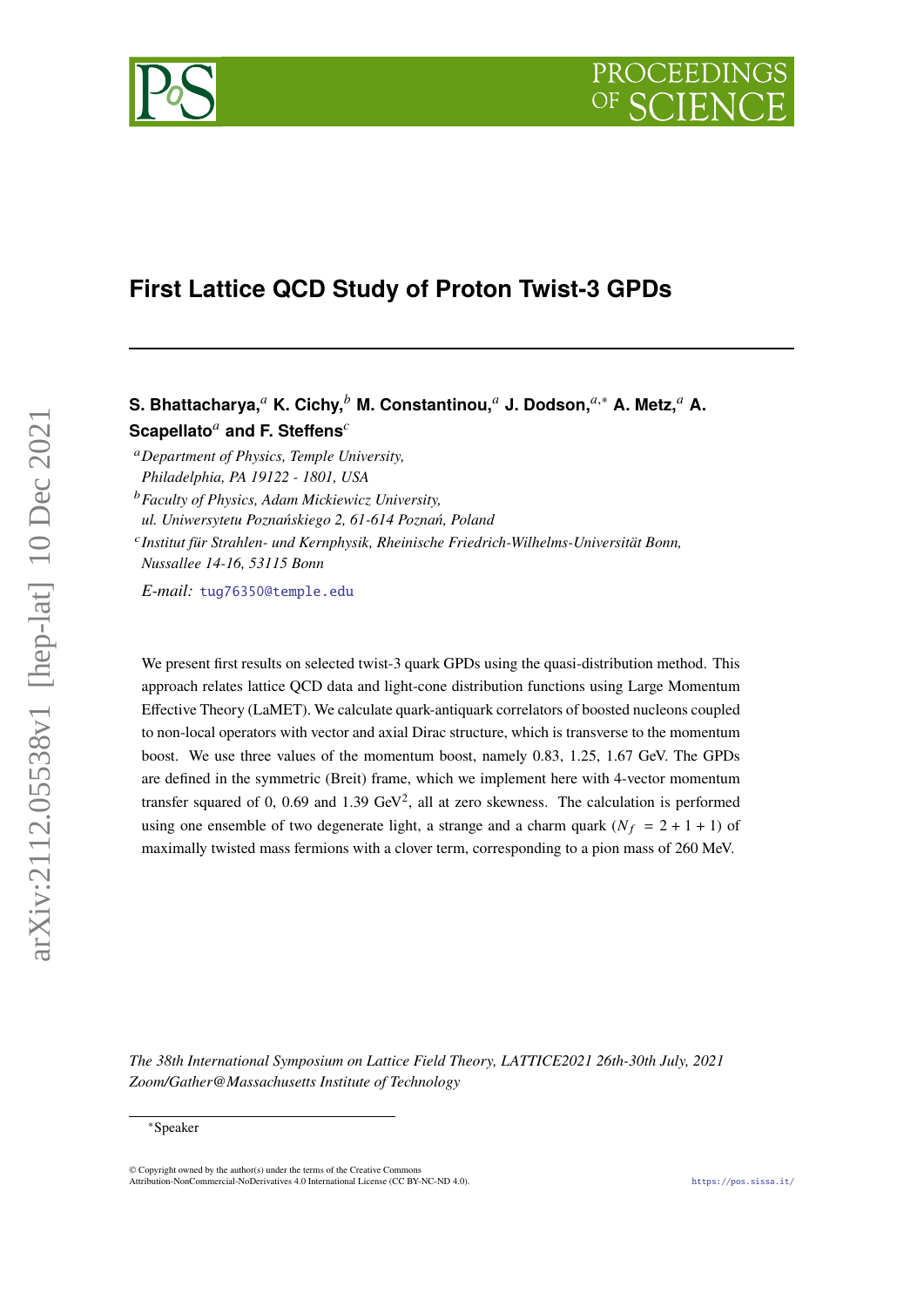# **1. Introduction**

One of the key determinants in proton structure are distribution functions of its partonic content, which are extensively studied experimentally worldwide in major laboratories, such as JLab, BNL, Fermilab, DESY, SLAC, CERN, PSI, J-PARC, and MAMI. The key quantities for mapping the proton structure are parton distribution functions (PDFs), generalized parton distributions (GPDs), and transverse-momentum-dependent distributions (TMDs). These are inferred from experimental data from high-energy scattering processes, which is possible due to the asymptotic freedom of the strong coupling. In particular, asymptotic freedom enables the use of a QCD factorization formalism to isolate the universal non-perturbative component of the process, namely the PDFs, GPDs, and TMDs. Furthermore, these distribution functions are classified based on their twist, which indicates the order at which they appear in the expansion in terms of the large energy,  $Q$ , of the physical process. At leading twist (twist-2), they have probabilistic interpretation, which does not hold for the higher-twist parton distributions. The twist-2 contributions have been extensively studied, while very little is known about the twist-3 contributions. However, twist-3 contributions are not negligible for the energy scales explored experimentally; in fact, they are assumed to be sizable, which we address in this work. Twist-3 GPDs are also interesting in their own right. For instance, the twist-3 GPDs that we present here are necessary for proton tomography and for exploring the spin-orbit correlations in the proton [\[1\]](#page-8-0). This means that one must know the twist-3 GPDs in order to reliably extract the twist-2 contributions. Knowledge of the twist-3 GPDs can be used to estimate the power corrections in hard exclusive processes, such as DVCS. Despite their importance, highertwist distributions can be difficult to determine experimentally, since it is challenging to isolate them from the leading-twist contributions. All the above are important motivations to undertake calculations of twist-3 GPDs from lattice QCD, which, while very challenging, are very promising in providing information on these quantities.

# **2. -dependent GPDs from lattice QCD**

The light-cone nature of PDFs, GPDs, and TMDs makes them directly inaccessible from lattice QCD that is based on a Euclidean metric. However, the development of approaches other than Mellin moments has led to a successful research program to obtain the x-dependence of distribution functions from lattice QCD. A widely used approach is based on calculations of matrix elements of non-local operators and boosted protons, the so-called quasi-distributions method. Such matrix elements are then related to the light-cone distributions via Large-Momentum Effective Theory (LaMET) [\[2\]](#page-8-1). Extensive reviews of the various approaches to get  $x$ -dependent distribution functions can be found in Refs. [\[3–](#page-8-2)[6\]](#page-8-3).

Here, we implement the quasi-distribution method to obtain information on twist-3 GPDs. There are several computational challenges associated with this calculation, mainly due to the use of matrix elements of boosted proton states and non-local operators at off-forward kinematics. First, due to the momentum transfer, there are increased statistical uncertainties compared to the PDFs case. Second, since the GPDs are defined in the Breit frame, each value of momentum transfer requires a separate calculation. Third, as we shall see, there is a need for as many independent matrix elements as there are GPDs, so that we can disentangle them. Last but not least, the matching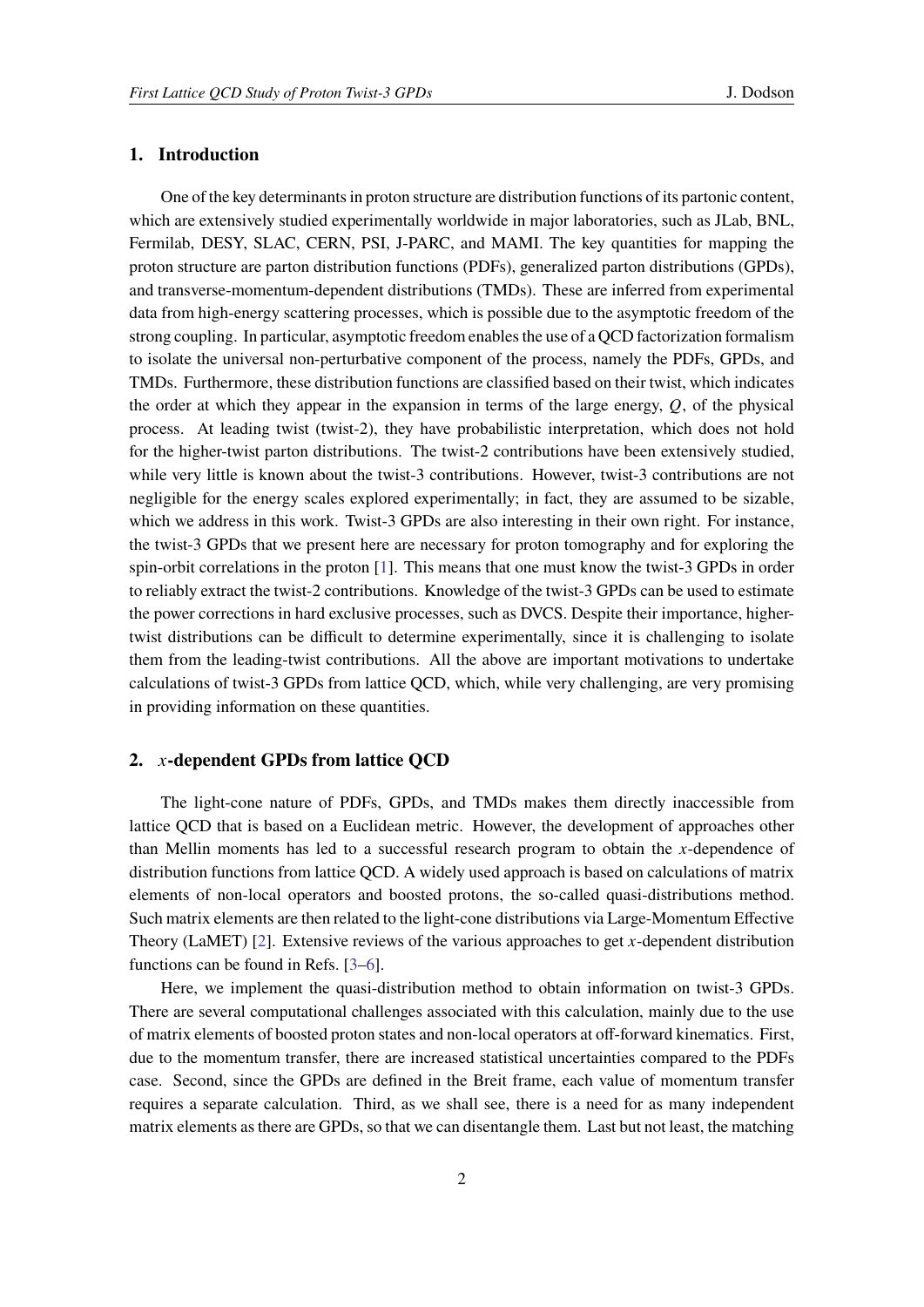kernel is more complicated for the case of nonzero skewness. In fact, the perturbative formalism breaks down around  $x = |\xi|$  due to severe higher-twist contributions. Even at  $\xi = 0$ , a proper matching formalism for the twist-3 GPDs is much more complicated than for twist-2 GPDs due to the presence of zero modes, as well as mixing with quark-gluon-quark correlators. In this work, we neglect such a mixing. Furthermore, the matching kernel for the twist-3 vector GPDs is not known, and in this preliminary work we only present results for the vector matrix elements. For the twist-3 axial GPDs, we use the matching obtained for twist-3 PDFs. Similar to the case of twist-2 GPDs, it is anticipated that the matching of twist-3 GPDs at  $\xi = 0$  is the same as for twist-3 PDFs. For the twist-3 GPDs under study, we construct the matrix elements

<span id="page-2-0"></span>
$$
h_O(\Gamma_{\kappa}, z, P_f, P_i, \mu) = Z_O(z, \mu) \langle N(P_f) | \overline{\psi}(z) O \mathcal{W}(z, 0) \psi(0) | N(f) \rangle , \qquad (1)
$$

where, as in the twist-2 case, the Wilson line is in the same direction as the boost, which is chosen to be the z-direction.  $\Gamma_k$  is the parity projector with  $\kappa = 0$  representing the unpolarized and  $\kappa = 1, 2, 3$ the polarized projector. The operator O corresponding to the twist-3 contributions are  $\gamma^j$  and  $\gamma^5 \gamma^j$ , both with  $j = 1, 2$ . GPDs require  $P_f - P_i = \Delta \neq 0$ , and are defined in the Breit frame, in which  $P_f = P + \frac{\Delta}{2}$  and  $P_i = P - \frac{\Delta}{2}$ , where  $P = (0, 0, P_3)$  is the proton momentum. Note that GPDs depend on the 4-vector momentum transfer squared,  $t$ , and not on the individual nucleon momenta, while the matrix elements depend on the source and sink momenta. Another important variable of GPDs is the skewness  $\xi$ , which is related to the momentum transfer in the direction of the boost. On the lattice, we define the quasi-skewness,  $\xi = -\frac{\Delta_3}{2P_3}$ , and in our calculation we focus on  $\xi = 0$ .

The matrix elements of Eq. [\(1\)](#page-2-0) are renormalized non-perturbatively in the RI' scheme and are converted to the modified MS (MMS) scheme and evolved to a scale of 2 GeV. These renormalized matrix elements decompose into four GPDs for the vector  $(G_1, G_2, G_3, G_4)$  and four for the axial  $(\tilde{G}_1, \tilde{G}_2, \tilde{G}_3, \tilde{G}_4)$  case. Therefore, one needs four independent matrix elements to disentangle them. These are obtained from all non-vanishing combinations of the Dirac indices  $(j = 1, 2)$  and parity projectors ( $\kappa = 0, 1, 2, 3$ ). This decomposition is applied at each value of z separately, and the relevant expressions are [\[7,](#page-8-4) [8\]](#page-8-5).

<span id="page-2-1"></span>
$$
h_{\gamma^{j}} = \langle \langle \frac{g_{\perp}^{j\rho} \Delta_{\rho}}{2m} \rangle \rangle [F_{E} + F_{G_{1}}] + \langle \langle g_{\perp}^{j\rho} \gamma_{\rho} \rangle \rangle [F_{H} + F_{G_{2}}] + \langle \langle \frac{g_{\perp}^{j\rho} \Delta_{\rho} \gamma^{+}}{P^{+}} \rangle \rangle F_{G_{3}} + \langle \langle \frac{i\epsilon_{\perp}^{j\rho} \Delta_{\rho} \gamma^{+} \gamma_{5}}{P^{+}} \rangle \rangle F_{G_{4}},
$$
\n
$$
h_{\gamma^{j}\gamma_{5}} = \langle \langle \frac{g_{\perp}^{j\rho} \Delta_{\rho} \gamma_{5}}{2m} \rangle \rangle [F_{\widetilde{E}} + F_{\widetilde{G}_{1}}] + \langle \langle g_{\perp}^{j\rho} \gamma_{\rho} \gamma_{5} \rangle \rangle [F_{\widetilde{H}} + F_{\widetilde{G}_{2}}] + \langle \langle \frac{g_{\perp}^{j\rho} \Delta_{\rho} \gamma^{+} \gamma_{5}}{P^{+}} \rangle \rangle F_{\widetilde{G}_{3}} + \langle \langle \frac{i\epsilon_{\perp}^{j\rho} \Delta_{\rho} \gamma^{+}}{P^{+}} \rangle \rangle F_{\widetilde{G}_{4}},
$$
\n
$$
(3)
$$

where  $\langle \langle \Gamma \rangle \rangle = \bar{u}_N (P_f, s') \Gamma u_N (P_i, s)$  with  $u_N$  the proton spinors. For simplicity, we omit the arguments of the matrix elements, that is,  $h_O \equiv h_O(\Gamma_{\kappa}, z, P_f, P_i, \mu)$ , and  $F_X \equiv F_X(z, \xi, t, P_3, \mu)$ .  $F_H$ ,  $F_E$ ,  $F_{\tilde{H}}$ , and  $F_{\tilde{E}}$  are twist-2 contributions, while  $F_{\tilde{G}_i}$  are the twist-3 contributions. Based on the above decomposition, the forward limit of  $[F_{\tilde{H}} + F_{\tilde{G}_2}]$  is the twist-3 PDF  $g_T$ . It should be noted that the forward limit of the vector case is zero.

The functions  $F_X$  are defined in coordinate space and one must Fourier-transform them to momentum space,

$$
G_{X,Q}(x,\xi,t,P_3,\mu) = \int \frac{dz}{4\pi} e^{-ixP_3z} F_X(z,\xi,t,P_3,\mu) \,. \tag{4}
$$

With the values of  $\zeta$  being limited up to half of the spatial extent of the lattice, the reconstruction of the  $x$ -dependence is an ill-posed inverse problem that does not have a unique solution. To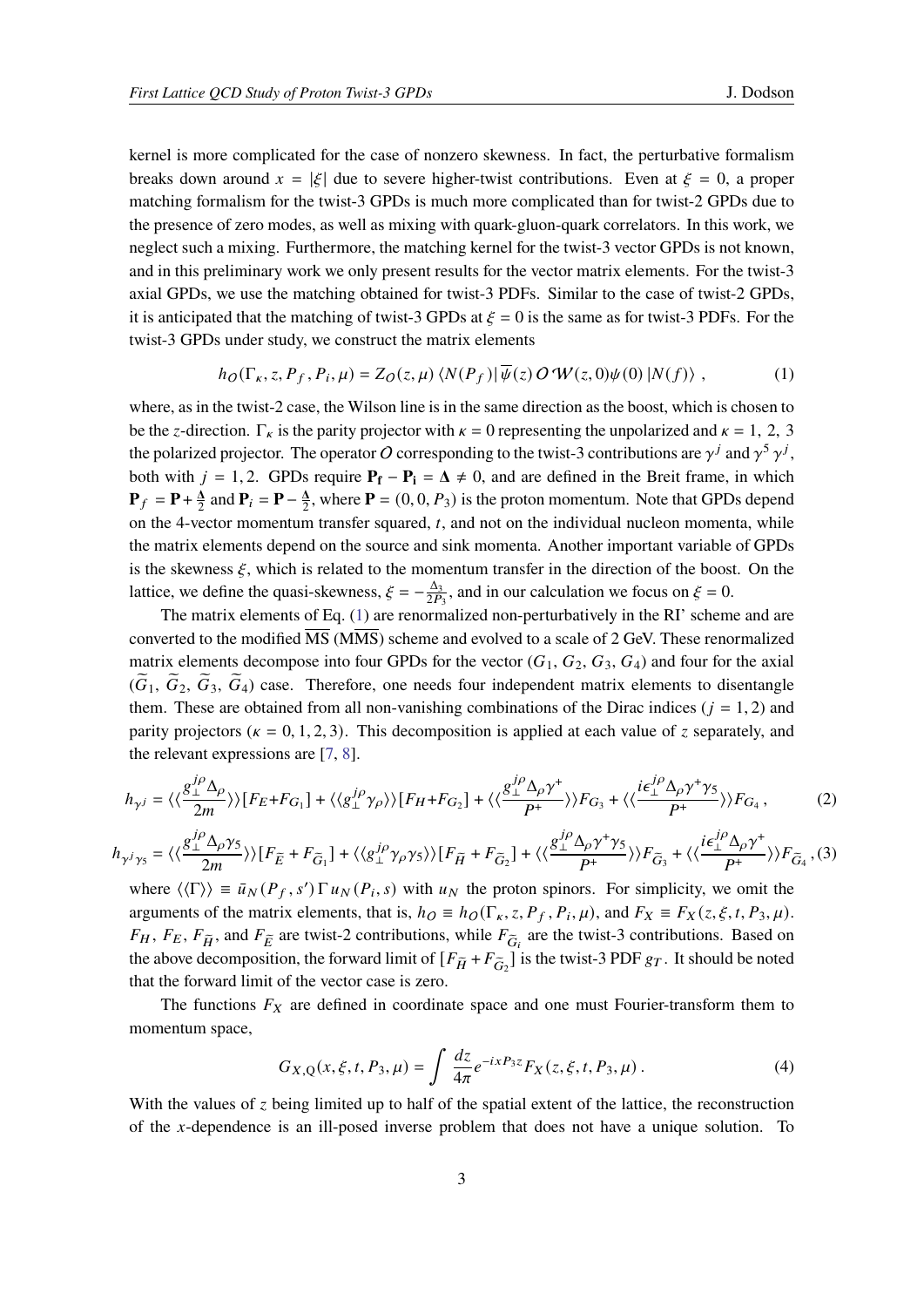avoid imposing assumptions like  $F_X$  being zero beyond some  $z_{\text{max}}$ , we use the model-independent Backus-Gilbert reconstruction method. More details on the implementation can be found in [\[9,](#page-8-6) [10\]](#page-8-7).

The last step of the calculation is to match the quasi-GPDs,  $G_{X,Q}$ , to the light-cone GPDs,  $G_X$ , via a kernel calculated in perturbation theory,

$$
G_{X,Q}(x,\xi,t,P_3,\mu) = \int_{-1}^{1} \frac{dy}{|y|} C_X\left(\frac{x}{y}, \frac{\xi}{y}, \frac{\mu}{yP_3}, r\right) G_X(y,\xi,t,\mu) + O\left(\frac{m^2}{P_3^2}, \frac{t}{P_3^2}, \frac{\Lambda_Q CD^2}{x^2 P_3^2}\right).
$$
 (5)

For the matching kernel,  $C_X$ , we use the one-loop expression from Ref. [\[11\]](#page-8-8) for the axial GPDs. The formula we use connects the quasi-distributions in the MMS scheme to the light-cone distributions in the standard  $\overline{\text{MS}}$  scheme. The renormalization scale is chosen to be 2 GeV for both quantities. The corresponding kernel for the vector case is not known yet, and therefore, we do not have results on the light-cone GPDs  $G_1$ ,  $G_2$ ,  $G_3$ , and  $G_4$ .

## **3. Lattice calculation**

The workflow of this calculation follows the procedure used for the unpolarized, helicity and transversity GPDs [\[10,](#page-8-7) [12\]](#page-8-9). We start by constructing the two-point and three-point functions for the nucleon,

$$
C^{2pt}(\mathbf{P},t_s,0) = \Gamma_{0\alpha\beta} \sum_{\mathbf{x}} e^{-i\mathbf{P}\cdot\mathbf{x}} \langle 0| N_{\alpha}(\mathbf{x},t_s) N_{\beta}(\mathbf{0},0) |0\rangle , \qquad (6)
$$

$$
C_{\Gamma_{\nu}}^{3pt}(\mathbf{P_f}, \mathbf{P_i}, t_s, \tau, 0) = \Gamma_{\nu\alpha\beta} \sum_{\mathbf{x}, \mathbf{y}} e^{-i(\mathbf{P_f} - \mathbf{P_i}) \cdot \mathbf{y}} e^{-i\mathbf{P_f} \cdot \mathbf{x}} \langle 0| N_{\alpha}(\mathbf{x}, t_s) O_{\gamma^i \gamma^5}(\mathbf{y}, \tau; z) N_{\beta}(\mathbf{0}, 0) |0 \rangle . \tag{7}
$$

Here,  $N_{\alpha}$ ,  $N_{\beta}$  are the interpolating fields for the proton,  $\tau$  is the current insertion time, and  $t_s$  is the time separation between the source and the sink (the source is taken at  $t = 0$ ).  $\Gamma_0 = \frac{1+\gamma_4}{2}$  is the parity plus projector and  $\Gamma_k$  is either  $\Gamma_0$  or  $\Gamma_i = \frac{1}{4}$  $\frac{1}{4}(1+\gamma^0)i\gamma^5\gamma^j$ .

We calculate connected contributions to the three-point functions, as we focus on the  $u - d$ isovector flavor combination, for which the disconnected component is zero. The connected diagram is shown in Fig. [1.](#page-3-0)

<span id="page-3-0"></span>

**Figure 1:** Pictorial representation of the connected contributions to the three-point functions. The initial and final states with the quantum numbers of the nucleon are indicated by  $N(\mathbf{0}, 0)$  and  $N(\mathbf{x}, t)$ , respectively. The red curly line indicates the Wilson line,  $W$ , of the non-local operator.

.

Since there is a non-zero momentum transfer between the initial and final states, one has to cancel the time dependence of the exponentials as well as the overlap from the interpolating fields. To this end, we build the following ratio

$$
R_O(\Gamma_{\kappa}, P_f, P_i; t_s, \tau) = \frac{C_O^{3pt}(\Gamma_{\kappa}, P_f, P_i; t_s, \tau)}{C_{\kappa}^{2pt}(\Gamma_0, P_f; t_s)} \sqrt{\frac{C_{\kappa}^{2pt}(\Gamma_0, P_i, t_s - \tau) C_{\kappa}^{2pt}(\Gamma_0, P_f, \tau) C_{\kappa}^{2pt}(\Gamma_0, P_f, t_s)}{C_{\kappa}^{2pt}(\Gamma_0, P_f, t_s - \tau) C_{\kappa}^{2pt}(\Gamma_0, P_i, \tau) C_{\kappa}^{2pt}(\Gamma_0, P_i, t_s)}}
$$
\n(8)

Ground-state dominance is achieved as  $t_s$  increases, with the ratio  $R<sub>O</sub>$  becoming constant. We extract the ground-state matrix elements by taking a plateau fit in a region of convergence, which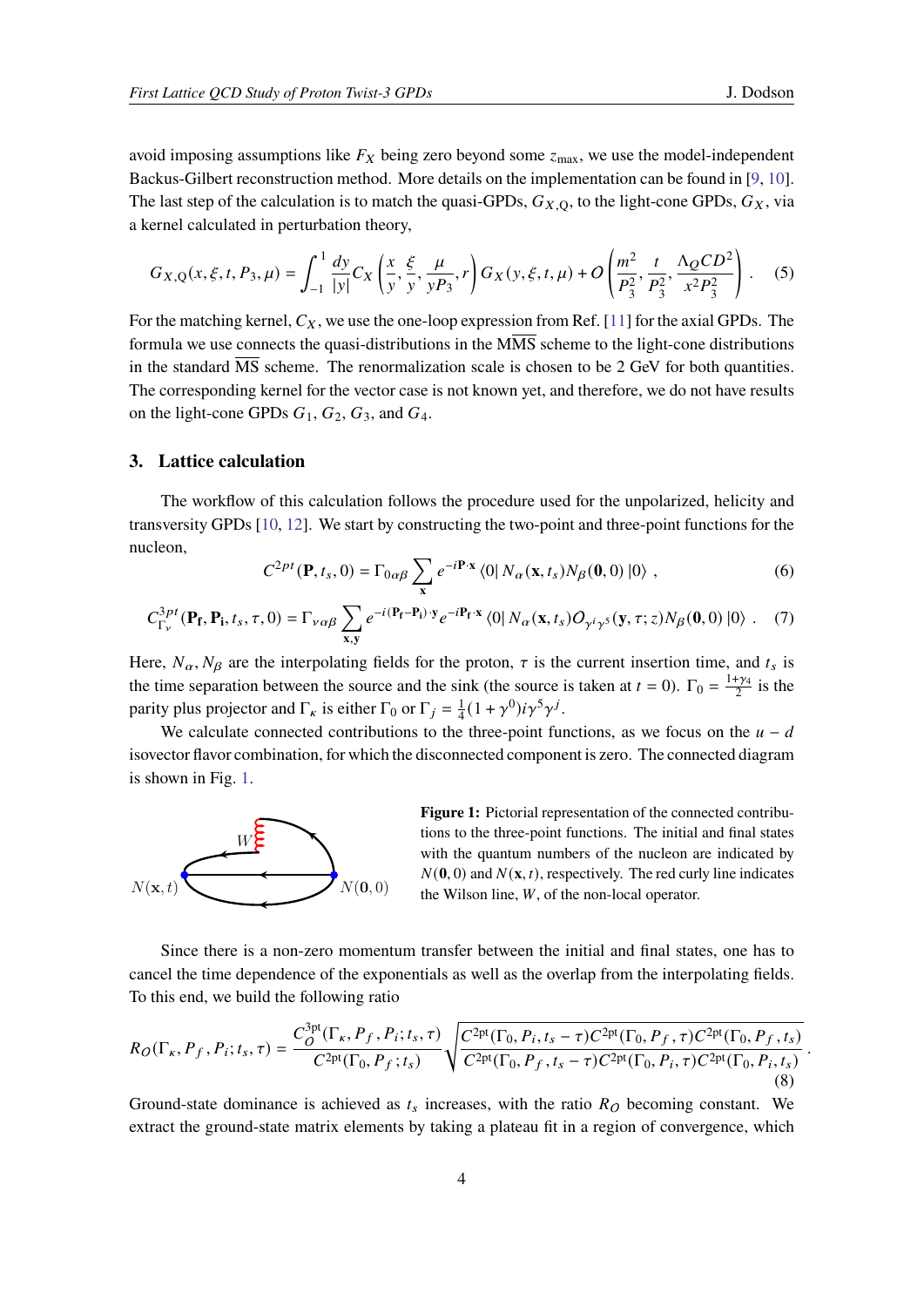we indicate by  $\Pi(O,\Gamma_{\kappa})$ . For simplicity, the dependence on z,  $P_f$ ,  $P_i$  and the renormalization scale  $\mu$  is implied.

Our calculations are performed on an  $N_f = 2 + 1 + 1$  ensemble [\[13\]](#page-8-10) of maximally twisted mass fermions, with pion mass  $M_{\pi}$  = 260 MeV, lattice spacing  $a \approx 0.093$  fm and volume  $V = 32<sup>3</sup> \times 64$ . We produce data for  $h_{\gamma^1}$ ,  $h_{\gamma^2}$ ,  $h_{\gamma^1 \gamma_5}$  and  $h_{\gamma^2 \gamma_5}$ , for a class of momenta of the form  $\Delta = (\pm q, 0, 0), \Delta = (0, \pm q, 0),$  and  $\Delta = (\pm q, \pm q, 0)$ . The nucleon boost is nonzero along the z-direction,  $P = (0, 0, \pm P_3)$ . This leads to a factor of eight more statistics. The parameters of the calculation and the number of measurements is given in Table [1.](#page-4-0) The source-sink time separation is chosen as  $t_s = 10a$ , due to the increased statistical uncertainties in the twist-3 contributions compared to the twist-2 case.

<span id="page-4-0"></span>

| $P_3$ [ GeV ] | $q\left[\frac{2\pi}{l}\right]$ | $-t$ [ GeV <sup>2</sup> ] | $N_{\text{confs}}$ | $N_{\rm src}$ | $N_{\text{total}}$ |
|---------------|--------------------------------|---------------------------|--------------------|---------------|--------------------|
| $\pm 0.83$    | $(\pm 2, 0, 0)$                | 0.69                      | 67                 |               | 4288               |
| $\pm 1.25$    | $(\pm 2, 0, 0)$                | 0.69                      | 67                 |               | 4288               |
| $\pm 1.25$    | $\pm 2, \pm 2, 0$              | 1.39                      | 198                |               | 12672              |
| $\pm 1.67$    | $\pm 2, 0, 0$                  | 0.69                      | 219                | 32            | 56064              |

**Table 1:** Statistics used in this calculation ( $\xi = 0$ ).  $N_{\text{cons}}$ ,  $N_{\text{src}}$  and  $N_{\text{total}}$  is the number of configurations, source positions per configuration and total statistics (including a factor of 8), respectively.

# **4. Results**

Let us begin our discussion with the bare matrix elements for the ground state, as extracted from the plateau fit. First, we give an example of the independent matrix elements that can be used to disentangle the GPDs, based on the trace algebra of Eqs. [\(2\)](#page-2-1) - [\(3\)](#page-2-1). For the kinematic setup  $Q = (q, 0, 0)$ , each one of the vector matrix elements contributes to the following GPDs:  $\Pi(\gamma^1, \Gamma_0)$ :  $E+G_1$  and  $G_3$ ;  $\Pi(\gamma^1, \Gamma_2)$ :  $E+G_1$  and  $G_3$ ;  $\Pi(\gamma^2, \Gamma_3)$ :  $H+G_2$  and  $G_4$ . As can be seen, the standard unpolarized and polarized projectors are not sufficient to isolate  $H + G_2$ . We are now exploring an alternative setup. For the axial case, we have the following contributions.  $\Pi(\gamma^2\gamma^5, \Gamma_0)$ :  $\widetilde{H} + \widetilde{G}_2$ and  $\widetilde{G}_4$ ;  $\Pi(\gamma^2\gamma^5, \Gamma_2)$ :  $\widetilde{H} + \widetilde{G}_2$  and  $\widetilde{G}_4$ ;  $\Pi(\gamma^1\gamma^5, \Gamma_1)$ :  $\widetilde{H} + \widetilde{G}_2$  and  $\widetilde{E} + \widetilde{G}_1$ ;  $\Pi(\gamma^1\gamma^5, \Gamma_3)$ :  $\widetilde{G}_3$ .

In Fig. [2,](#page-5-0) we plot the four independent matrix elements contributing to the axial twist-3 GPDs for  $t = -0.69$  GeV<sup>2</sup> and  $P_3 = 1.25$  GeV. We have already averaged the eight combinations that lead to the same equation. When combining such matrix elements, we apply a weighted average. We use this momentum for demonstration purposes, because the small uncertainties allow one to comment on the differences in the matrix elements. We find a very good signal for the axial case, and observe that  $\Pi(\gamma^2\gamma^5, \Gamma_2)$  is dominant in magnitude.  $\Pi(\gamma^1\gamma^5, \Gamma_3)$  is suppressed and compatible with zero. This remains true for higher values of the momentum boost. This impacts directly the extraction of  $\tilde{G}_3$ , as the particular matrix element is proportional to  $F_{\tilde{G}_3}$ . The matrix elements  $\Pi(\gamma^1\gamma^5, \Gamma_1)$  and  $\Pi(\gamma^2\gamma^5,\Gamma_0)$  are of similar magnitude. Results on the vector matrix elements are shown in Fig. [3](#page-5-1) for the three matrix elements that contribute for  $(\pm q, 0, 0)$  and  $(0, \pm q, 0)$ , after averaging over all eight combinations. We find that  $\Pi(\gamma^2, \Gamma_3)$  gives a sizeable signal, while the other two matrix elements are compatible with zero. However, for the vector case, further investigation is required before being able to disentangle the vector GPDs.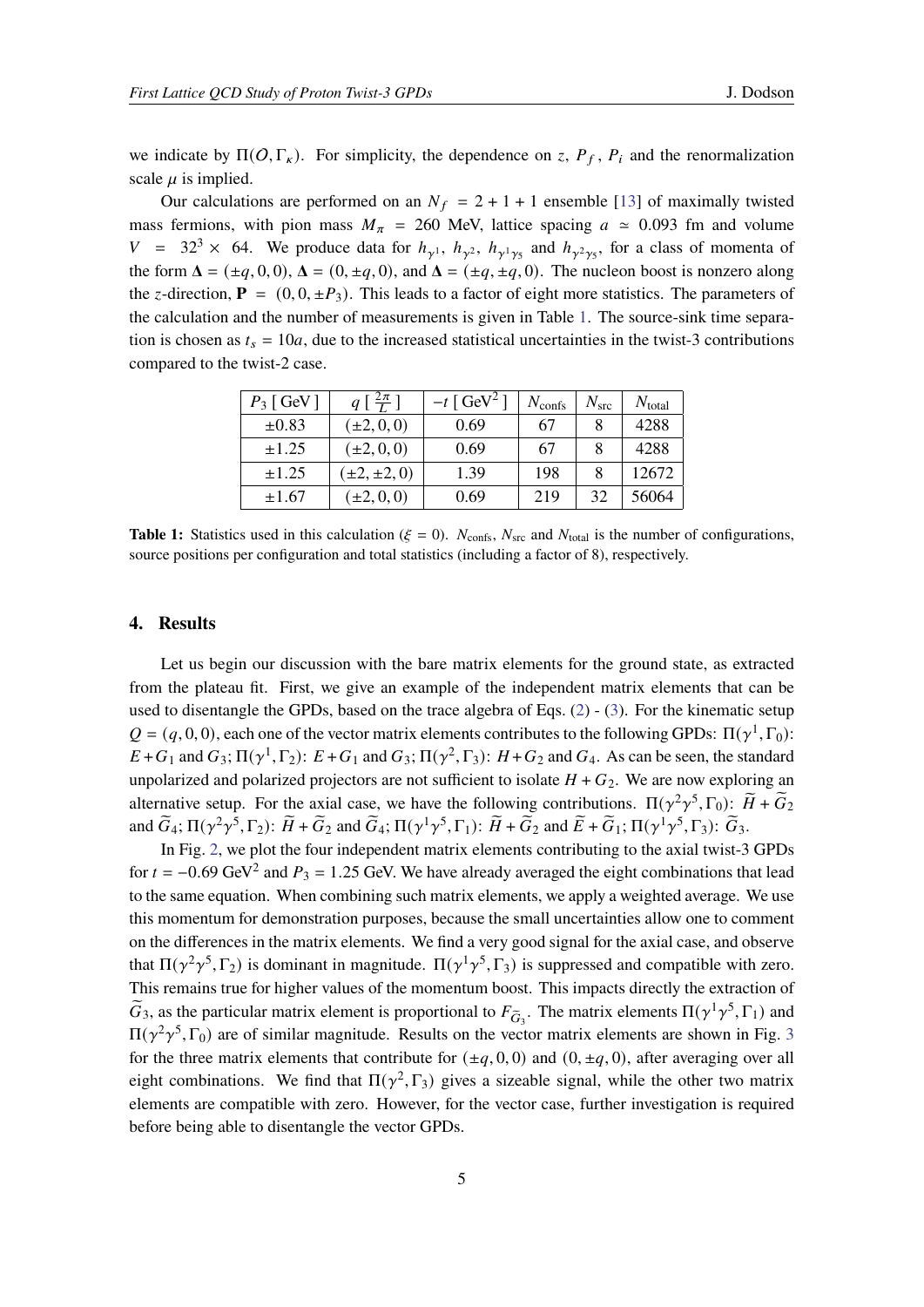<span id="page-5-0"></span>

**Figure 2:** Matrix elements contributing to the twist-3 axial GPDs for  $P_3 = 1.25$  GeV,  $t = -0.69$  GeV<sup>2</sup> and  $\xi = 0$ . The blue, red, orange, and green points correspond to  $\Pi(\gamma^2\gamma^5, \Gamma_0)$ ,  $\Pi(\gamma^1\gamma^5, \Gamma_1)$ ,  $\Pi(\gamma^2\gamma^5, \Gamma_2)$ ,  $\Pi(\gamma^1\gamma^5,\Gamma_3).$ 

<span id="page-5-1"></span>

**Figure 3:** Matrix elements contributing to the twist-3 vector GPDs for  $P_3 = 1.25$  GeV,  $t = -0.69$  GeV<sup>2</sup> and  $\xi = 0$ . The red, orange and blue points correspond to  $\Pi(\gamma^1, \Gamma_0)$ ,  $\Pi(\gamma^1, \Gamma_2)$ ,  $\Pi(\gamma^2, \Gamma_3)$ .

It is also interesting to see the decomposed functions  $F_X$  for  $X = \widetilde{H} + \widetilde{G}_2$ ,  $\widetilde{E} + \widetilde{G}_1$ ,  $\widetilde{G}_3$ ,  $\widetilde{G}_4$ , in particular their dependence on the momentum boost and momentum transfer. Representative results are shown in Fig. [4.](#page-5-2) As expected, the contribution from  $\widetilde{E} + \widetilde{G}_1$  has the largest magnitude,

<span id="page-5-2"></span>

**Figure 4:** Decomposed  $F_X$  for the axial GPDs, at  $\{\xi = 0, -t = 0.69 \text{ GeV}^2\}$ . The nucleon boost is  $P_3 = 1.25$  GeV. The blue, orange, red, and purple points correspond to  $\widetilde{H} + \widetilde{G}_2$ ,  $\widetilde{E} + \widetilde{G}_1$ ,  $\widetilde{G}_3$ ,  $\widetilde{G}_4$ , respectively.

followed by  $H + \tilde{G}_2$ . This is in accordance with the findings of the twist-2 case [\[9\]](#page-8-6), as well as of the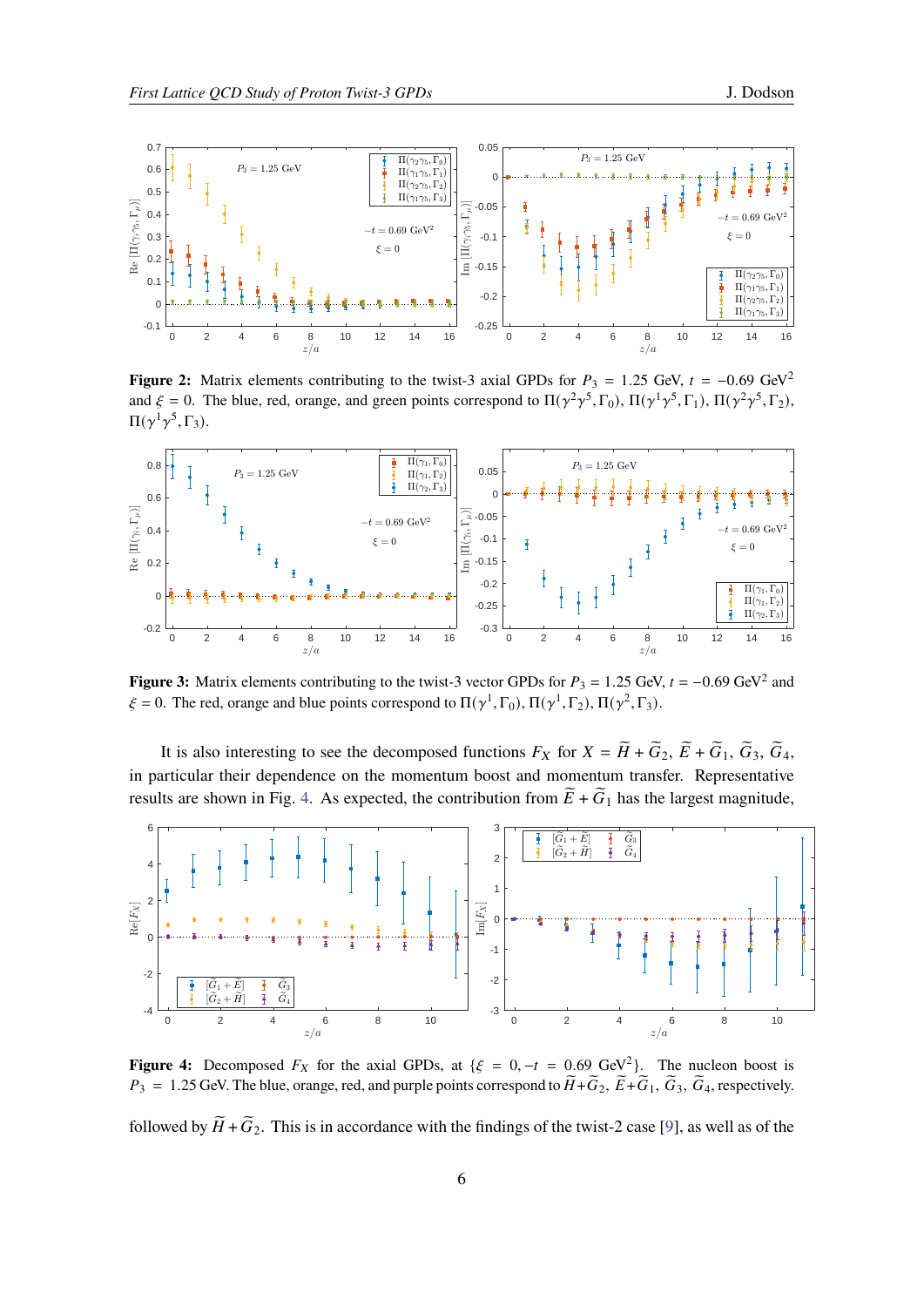usual axial form factors [\[14\]](#page-8-11). The values for  $\tilde{G}_3$  are found to be exactly zero, and  $\tilde{G}_4$  has a zero real part for  $z \le 6a$ . We note that the integrals  $\int dx \tilde{G}_i = 0$   $(i = 1, 2, 3, 4)$  [\[7\]](#page-8-4), which might explain why  $\widetilde{G}_4$  which appears on its own in the decomposition, is very small. In addition,  $\int dx x \widetilde{G}_3 = \frac{\xi}{4} G_E(t)$ , which is zero in our calculation ( $\xi = 0$ ).

For the axial case, we reconstruct the  $x$ -dependence from the decomposed matrix elements and apply the matching kernel to obtain the light-cone GPDs as a function of  $x$ . We remind the reader that we use the results of Ref. [\[11\]](#page-8-8), which correspond to the  $g_T$  PDF. Since we only obtain the GPDs at zero skewness, it is anticipated that the matching formalism is the same as for PDFs [\[15\]](#page-8-12). Here, we focus on the  $\widetilde{H} + \widetilde{G}_2$  and  $\widetilde{E} + \widetilde{G}_1$  GPDs, for which a signal is found. Their  $P_3$ -dependence is shown in Fig. [5](#page-6-0) for the two highest momenta. We find that the GPDs are very close to each other, with a marginal agreement in the small-x region. Note that the bands correspond to statistical uncertainties only. An investigation of various systematic effects is required before reaching any conclusions. We emphasize that, presently, lattice QCD calculations are not reliable in extracting the small-x region ( $x \le 0.15$ ), nor the antiquark region.

<span id="page-6-0"></span>

**Figure 5:** Momentum dependence of  $\widetilde{H} + \widetilde{G}_2$  (left) and  $\widetilde{E} + \widetilde{G}_1$  (right) for  $\{\xi = 0, -t = 0.69 \text{ GeV}^2\}$ . The orange and green bands correspond to  $P_3 = 1.25$  GeV and  $P_3 = 1.67$  GeV, respectively, and indicate only statistical uncertainties.

Finally, in Fig. [6](#page-7-0) we compare the twist-3 GPDs at two different values of  $t$  with their twist-2 counterparts calculated in Ref. [\[9\]](#page-8-6). For the case of  $\widetilde{H} + \widetilde{G}_2$  we also compare with their forward limit,  $g_T$ , which we calculated in a separate work [\[16\]](#page-8-13). The setup corresponds to  $P_3 = 1.25$  GeV and  $\xi = 0$ . We can note that  $g_T(x)$  is the dominant distribution in magnitude, while  $H + \tilde{G}_2$  is similar in magnitude to  $\tilde{H}$  at  $t = -0.69 \text{ GeV}^2$ . Our preliminary results show a mild dependence on t for both  $\widetilde{H}$  +  $\widetilde{G}_2$  and  $\widetilde{E}$  +  $\widetilde{G}_1$ .

## **5. Future work**

We have presented preliminary results on the axial twist-3 GPDs  $\tilde{H} + \tilde{G}_2$ ,  $\tilde{E} + \tilde{G}_1$ ,  $\tilde{G}_3$ ,  $\tilde{G}_4$ , for three values of  $P_3$  and two values of the momentum transfer, that is  $-t = 0.69, 1.39 \text{ GeV}^2$ . We also showed very preliminary results for the vector matrix elements, that can potentially lead to the extraction of  $H + G_2$ ,  $E + G_1$ ,  $G_3$ ,  $G_4$ . We find that the signal is reasonable, and for the axial case, we can disentangle the four GPDs. We note that the noise-to-signal ratio is increased for the matrix elements of twist-3 compared to the twist-2 counterparts.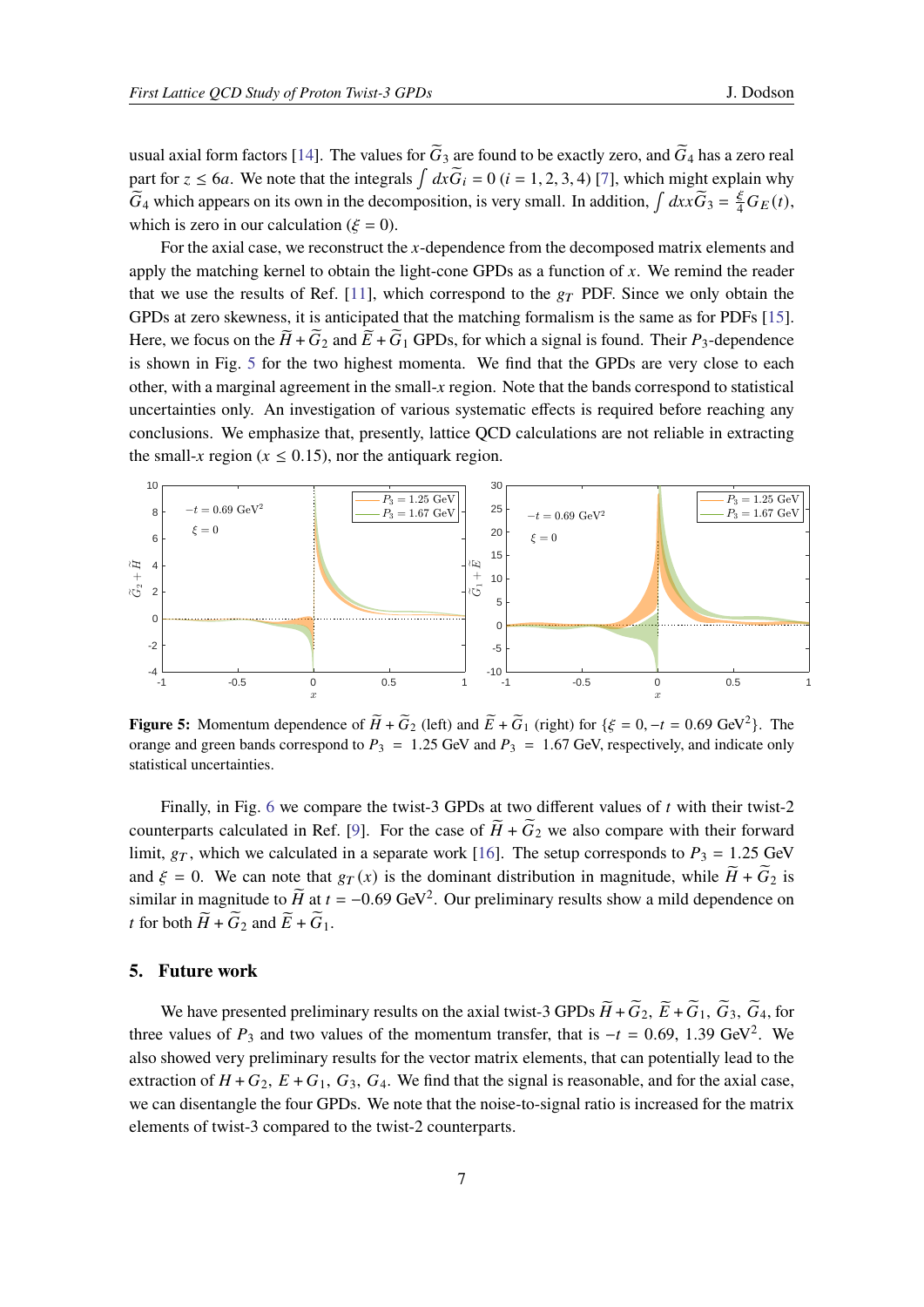<span id="page-7-0"></span>

**Figure 6:** Left:  $\widetilde{H} + \widetilde{G}_2$  at { $\xi = 0, -t = 0.69$  GeV<sup>2</sup>} (orange), { $\xi = 0, -t = 1.39$  GeV<sup>2</sup>} (purple) together with the twist-2  $\tilde{H}$  at { $\xi = 0, -t = 0.69$  GeV<sup>2</sup>} (red), and  $g_T$  (blue). Right:  $\tilde{E} + \tilde{G}_1$  at { $\xi = 0, -t = 0.69$  GeV<sup>2</sup>} (orange) and  $\{\xi = 0, -t = 1.39 \text{ GeV }^2\}$  (purple). The momentum boost for all data is  $P_3 = 1.25 \text{ GeV}$ . The bands correspond to statistical uncertainties.

In the near future, we will increase statistics for the current values of  $P_3$ . We will also include more values of t, once the matching formalism is available for  $\xi \neq 0$ . Another direction is to study ensembles with larger volume, so we can have a more dense range of  $t$ . Further, we will continue our study for the vector twist-3 GPDs, and also analyze data for the chiral-odd twist-3 case.

#### **Acknowledgements**

The work of S.B. and A.M. has been supported by the National Science Foundation under grant number PHY-2110472. A.M. has also been supported by the U.S. Department of Energy, Office of Science, Office of Nuclear Physics, within the framework of the TMD Topical Collaboration. K.C. is supported by the National Science Centre (Poland) grant SONATA BIS no. 2016/22/E/ST2/00013. M.C., J.D. and A.S. acknowledge financial support by the U.S. Department of Energy, Office of Nuclear Physics, Early Career Award under Grant No. DE-SC0020405. F.S. was funded by by the NSFC and the Deutsche Forschungsgemeinschaft (DFG, German Research Foundation) through the funds provided to the Sino-German Collaborative Research Center TRR110 "Symmetries and the Emergence of Structure in QCD" (NSFC Grant No. 12070131001, DFG Project-ID 196253076 - TRR 110). Computations for this work were carried out in part on facilities of the USQCD Collaboration, which are funded by the Office of Science of the U.S. Department of Energy. This research was supported in part by PLGrid Infrastructure (Prometheus supercomputer at AGH Cyfronet in Cracow). Computations were also partially performed at the Poznan Supercomputing and Networking Center (Eagle supercomputer), the Interdisciplinary Centre for Mathematical and Computational Modelling of the Warsaw University (Okeanos supercomputer), and at the Academic Computer Centre in Gdańsk (Tryton supercomputer). The gauge configurations have been generated by the Extended Twisted Mass Collaboration on the KNL (A2) Partition of Marconi at CINECA, through the Prace project Pra13\_3304 "SIMPHYS". Inversions were performed using the DD-  $\alpha$ AMG solver [\[17\]](#page-8-14) with twisted mass support [\[18\]](#page-8-15).